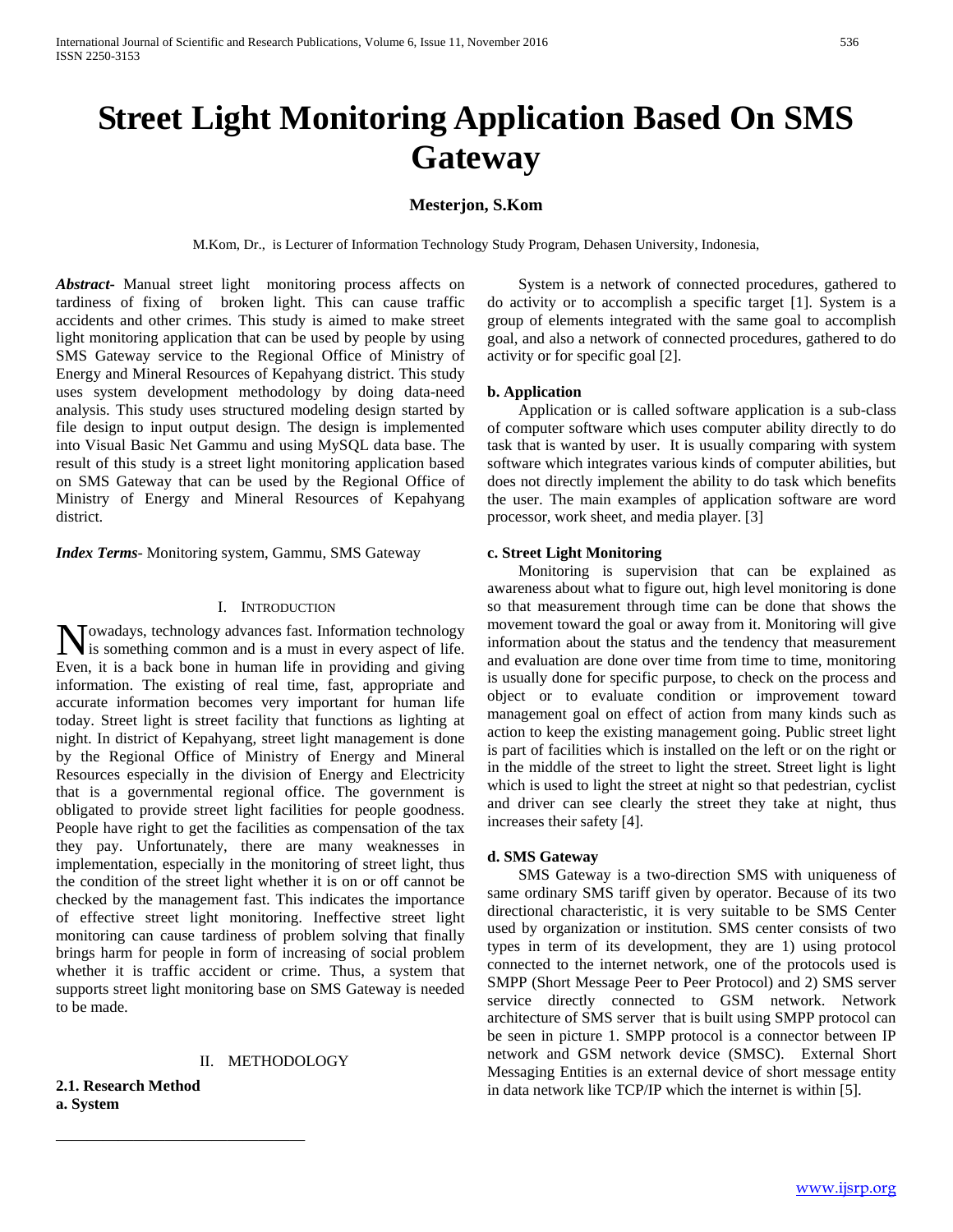

**Picture 1. Network Architecture of SMS using SMPP**

 Picture 1. SMS server without SMPP protocol. In this type of SMS server the connection of PC server to SMSC is not done through internet network, but directly connected to SMSC using GSM terminal (HP or modem).



**Picture 2. Network architecture of SMS without SMPP**

Picture 2 consists of some components such as: 1)PC/Laptop (SMS server)is used to put in the SMS Gateway application and the administration of SMS that would be built. 2) Hand phone as communication media for GSM wireless system. 3) Mini USB data cable to connect Headphone and PC .

#### **e. Microsoft Visual Basic .Net**

 Visual basic .Net is the next generation of Visual Basic. Visual Basic .Net makes us possible to build client data base application or high performance server and is very suitable to match with SQL Server software. From the definition, it can be concluded that Microsoft Visual Basic .NET is a tool to develop and to build application which works on .NET Framework system, by using BASIC language. One version of Microsoft Visual Basic .Net is Visual Basic 2010 [6].

#### **f. MySQL**

 MySQL is an application with daemon characteristic or stays in the memory that runs together with Microsoft Windows operating system. The main interface of MySQL data base server is command line or DOS-base so special knowledge on usage of command in command shell MySQL is needed [7].

#### **2.2. Methodology**

 This research uses system development methodology that is aimed to increase and to make effective the existing system. The steps taken in this new system is by doing data-need analysis, data collecting, structured modeling design, design implementation into DAD, ERD, File Design, Input design, Output design and implementation into Visual Basic .Net, MySQL data base and Gammu.

#### **a. Actual System Analysis**

 From the old system analysis result it is found that street light monitoring is done by having employee to walk around checking the condition of the street light. This is assumed to be less effective because there are so many street lights in Kepahiang district.

## **b. New System Analysis**

 New system analysis is aimed to create a system that can solve the existing problem in the actual system. In this case, a street light monitoring application system based on SMS Gateway will be created. With this system, the monitoring system can be done centered in an application connected with defined SMS system and SMS device.

#### **c. SMS Gateway Model**

 From the new system analysis result, the model of street light monitoring based on SMS Gateway application system is defined as bellow:



**Picture 3. Model of Street Light Monitoring System**

 Picture 3. Monitoring process. People send complaint SMS to receiver HP/Modem (1), PC (User Interface) and Receiver HP/Modem connected with street light data base on MySQL. Then, the information about the breakdown will be processed by the Monitoring application. This information gets into the display form and the operator continues this information in form of SMS to employee for checking (2). Checking Employee sends reports to the Monitoring Application (3). This information is sent by operator to repairing employee (4). Day-shift employee will repair the breakdown and send report to Monitoring Application (5).by the Monitoring Application this report SMS will be sent to the people who directly send complaint(6).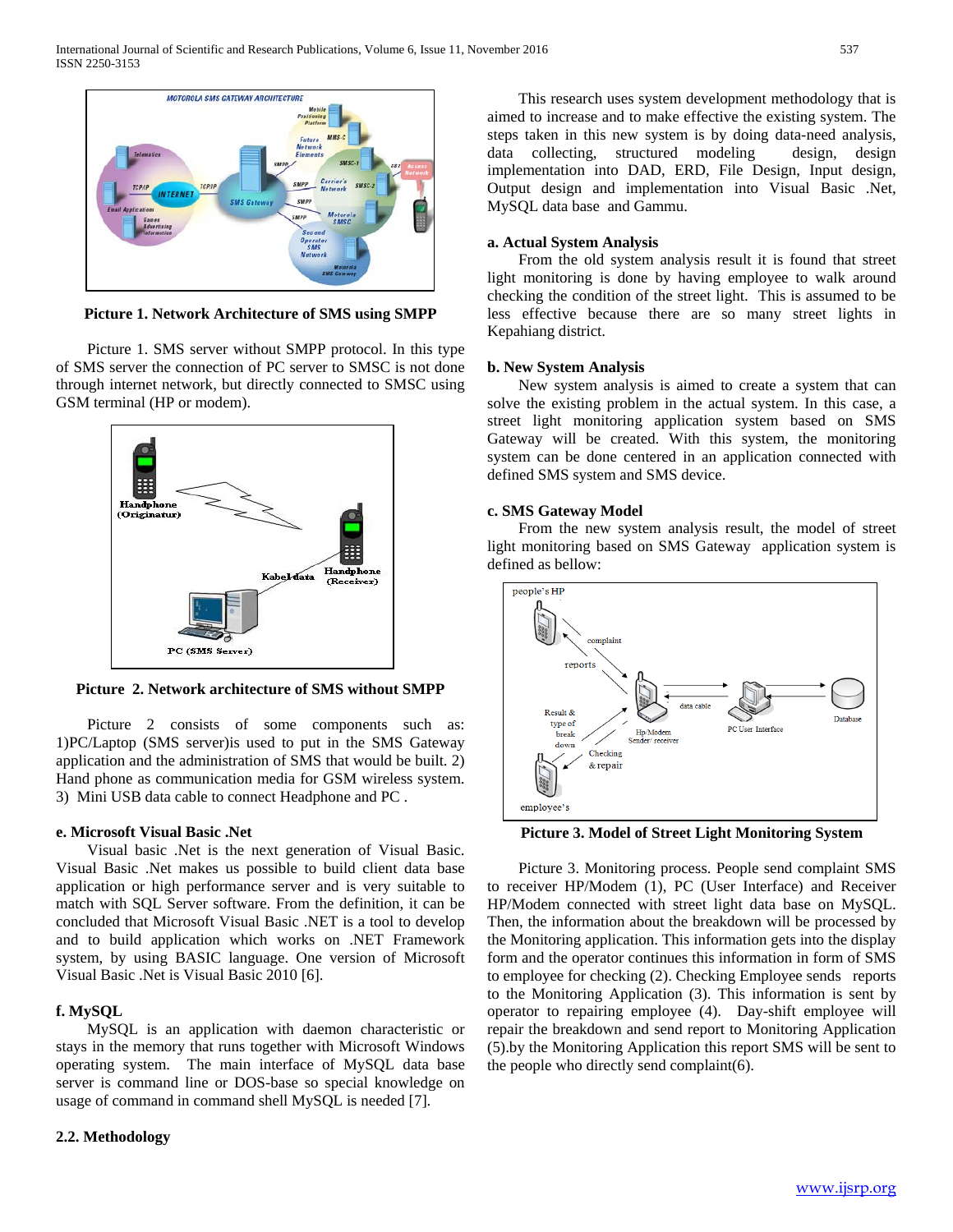## III. RESULT AND DISCUSSION

# **3.1. Street Light Monitoring Application**



**Picture 4. Login Sub-Menu**

 Picture 4 is a form of user authentication. This form firstly appears when the application runs. In this form there are user name and password columns. User or admin fills in the correct user name and password to enter the main menu and use this application.



**Picture 5. Main Menu**

 Picture 5 appears after user or admin succeeds in logging in with correct username and password. The main menu contains menu line and sub menu to manage master data, SMS, and reports.

#### **a. SMS from people to Monitoring Application**

 People can use it easily. Served numbers are only registered numbers on Application data base. The format is: <ID\_lampu>space<information>

# **b. SMS from Monitoring Application to checking employee**

 After complaint SMS received by Monitoring Application, then the application sends SMS to checking employee. The format to night-shift employee is <Ks...;Lmp...;Jl...;Bermasalah;caller's location...;Tlg dicek!>

## **c. SMS from checking employee to Monitoring Application**

 The format of SMS from night-shift employee to Monitoring Application is: <pcek>space<case number>space<nuisance code>

# **d. SMS from Monitoring Application to reparation employee**

 After case information gotten from checking employee, Monitoring Application with the help of operator sends message to reparation employee. The format is: <Ks...;Lmp...;Jl...;mnglmi...;caller' location;Tlng dprbaiki>

# **e. SMS from reparation employee to Monitoring Application**

 After the problem is solved, reparation employee sends report SMS to Monitoring Application that the case is solved. The format is: <pbaik>space<case number>space<ok>

# **f. SMS from Monitoring Application to People**

 After one case is solved, the monitoring Application directly sends SMS to people. The SMS is a reply confirmation that the broken light has been repaired. The format is: <Lmp...telah diperbaiki, terima kasih>

# **3.2 System Testing Result**

 This research uses black box testing. The result can be seen as bellow:

#### **Table 1. Testing of SMS sending**

| N <sub>0</sub> | <b>Testing</b>                                                | <b>Expected</b>                                                                                                                      | <b>Result</b>  | <b>Conclusion</b> |
|----------------|---------------------------------------------------------------|--------------------------------------------------------------------------------------------------------------------------------------|----------------|-------------------|
|                | <b>Scenario</b>                                               | <b>Result</b>                                                                                                                        |                |                   |
| 1              | Destination                                                   | System will                                                                                                                          | As             | Valid             |
|                | number<br>left<br>and<br>empty<br>click<br>the<br>send button | reject process<br>show<br>and<br>message<br>"NOMOR<br>TUJUAN<br>KOSONG!,<br>Silahkan<br>isi<br>dengan<br>benar!"                     | expected       |                   |
| 2              | Form,<br>message and<br>destination<br>number<br>completed    | System<br>succeeds<br>to<br>send message<br>to destination<br>number<br>and<br>shows<br>message<br>"SMS<br><b>SUKSES</b><br>DIKIRIM" | As<br>expected | Valid             |

# **Table 2. Testing of SMS receiving**

| $\bf No$      | <b>Testing</b><br><b>Scenario</b>                     | <b>Expected</b><br><b>Result</b>                             | <b>Result</b>  | <b>Conclusion</b> |
|---------------|-------------------------------------------------------|--------------------------------------------------------------|----------------|-------------------|
|               | Sending SMS<br>from<br>unregistered<br>number         | System<br>will<br>refuse<br>and<br>SMS is<br>not<br>received | As<br>expected | Valid             |
| $\mathcal{L}$ | Sending<br><b>SMS</b><br>from<br>registered<br>number | System<br>succeeds<br>to<br>receive SMS<br>displays<br>and   | As<br>expected | Valid             |